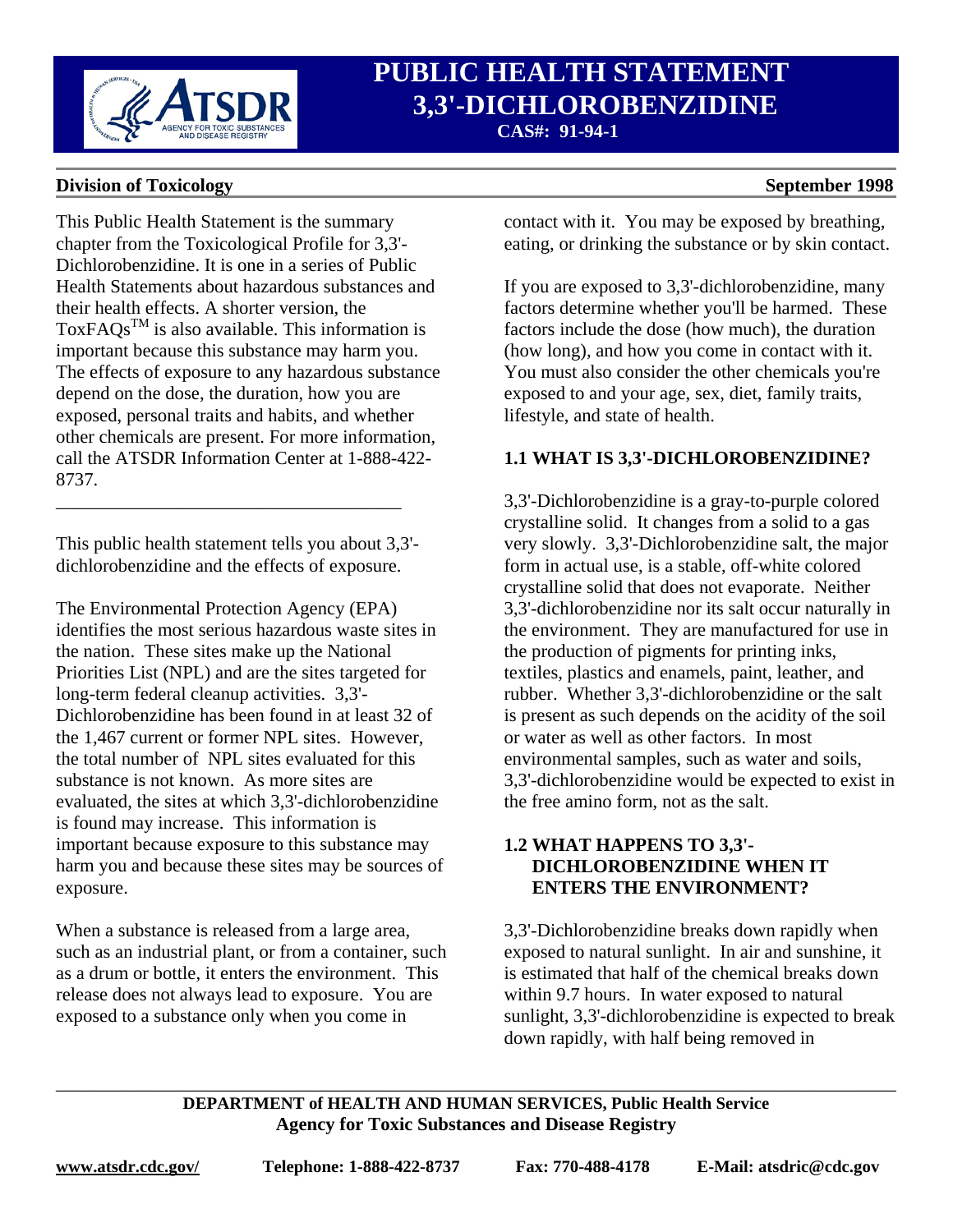

# **PUBLIC HEALTH STATEMENT**<br>*3,3'***-DICHLOROBENZIDINE 3,3'-DICHLOROBENZIDINE CAS#: 91-94-1**

#### **Division of Toxicology** September 1998

approximately 90 seconds. In soil, where no sunlight is present, the compound may last for several months. Under certain conditions, 3,3' dichlorobenzidine can break down in soil to form another compound, benzidine, which is toxic.

## **1.3 HOW MIGHT I BE EXPOSED TO 3,3'- DICHLOROBENZIDINE?**

3,3'-Dichlorobenzidine is used to make pigments (substances used to give color to something, for example, paint). You are most likely to be exposed to 3,3'-dichlorobenzidine if you work inside plants where the chemical is manufactured or used. However, employers have limited workers' exposure to the chemical by using closed systems for processing as well as other methods for reducing its concentration in the air to very low levels and by requiring workers to wear protective clothing and use special equipment. If you were exposed in such a workplace, it would probably be by breathing in the dust or by getting the chemical on your skin. Careless handling or accidental spillage of the chemical could result in exposure to potentially hazardous levels of 3,3'-dichlorobenzidine. People may be exposed to the chemical if they live or work near land where plant wastes have been stored or buried, or close to lakes, streams, or rivers near where plants discharge process water or store wastes. Most people do not live near a source of the chemical. The Canadian government has published calculations that show that exposure of the Canadian general population to 3,3' dichlorobenzidine in air, soil, or water is extremely low. If you do live in areas near a source of the chemical (such as a hazardous waste site that contains dye or pigment manufacturing wastes), some exposure could occur if you or a child accidentally or purposely ingested small amounts of

contaminated soil, drank contaminated water, or ate fish caught in waters near the source. However, studies of water and fish taken from locations near dye-manufacturing plants did not find the chemical.

3,3'-Dichlorobenzidine has no agricultural or food chemical uses, so exposure to it by eating contaminated food is not likely.

## **1.4 HOW CAN 3,3'-DICHLOROBENZIDINE ENTER AND LEAVE MY BODY?**

In the workplace, 3,3'-dichlorobenzidine may enter the body when workers breathe dust contaminated by 3,3'-dichlorobenzidine and through skin contact. You are not likely to be exposed to 3,3' dichlorobenzidine unless you drink water or eat dirt contaminated with 3,3'-dichlorobenzidine in the vicinity of a hazardous waste site where 3,3' dichlorobenzidine has been stored and leakage has occurred. When 3,3'-dichlorobenzidine does enter the body, very little of it leaves the body unchanged. Most of it (over 90%) is changed to related chemical substances called metabolites, which leave the body, mainly in urine and to a lesser extent in feces, within 72 hours after exposure.

### **1.5 HOW CAN 3,3'-DICHLOROBENZIDINE AFFECT MY HEALTH?**

Some workers exposed to the salt form of 3,3' dichlorobenzidine complained of sore throat, respiratory infections, stomach upset, headache, dizziness, caustic burns, and dermatitis (an inflammation of the skin). However, with the exception of dermatitis, it is not certain that 3,3' dichlorobenzidine causes these health effects because the workers were also exposed to other

#### **DEPARTMENT of HEALTH AND HUMAN SERVICES, Public Health Service Agency for Toxic Substances and Disease Registry**

\_\_\_\_\_\_\_\_\_\_\_\_\_\_\_\_\_\_\_\_\_\_\_\_\_\_\_\_\_\_\_\_\_\_\_\_\_\_\_\_\_\_\_\_\_\_\_\_\_\_\_\_\_\_\_\_\_\_\_\_\_\_\_\_\_\_\_\_\_\_\_\_\_\_\_\_\_\_\_\_\_\_\_\_\_\_\_\_\_\_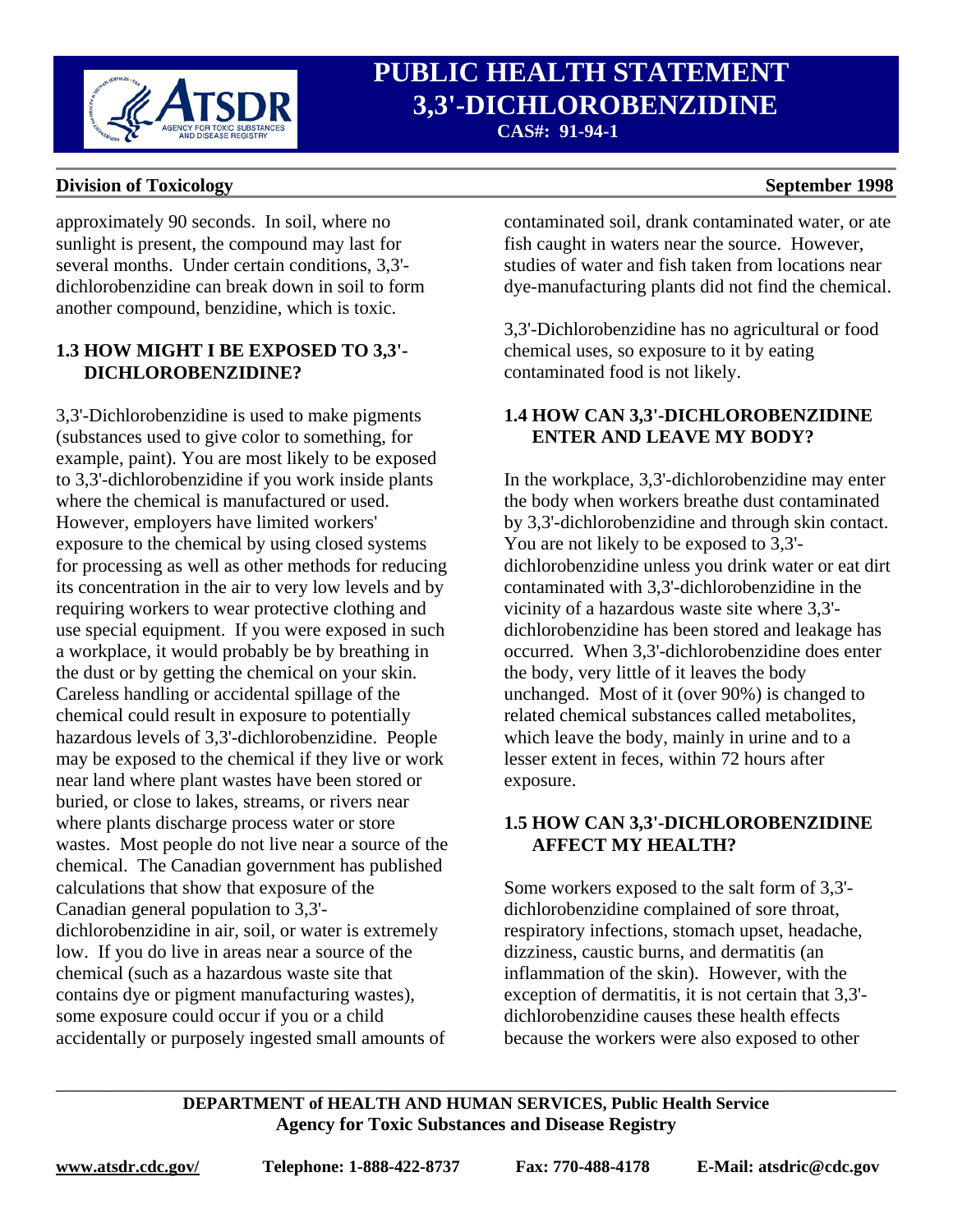

# **PUBLIC HEALTH STATEMENT**<br> *B.3'-DICHLOROBENZIDINE*  **3,3'-DICHLOROBENZIDINE CAS#: 91-94-1**

### **Division of Toxicology** September 1998

#### chemicals at the same time. There is no evidence that 3,3'-dichlorobenzidine affects the nervous system, the ability to fight disease, or the ability of people to have children.

To protect the public from the harmful effects of toxic chemicals and to find ways to treat people who have been harmed, scientists use many tests.

One way to see if a chemical will hurt people is to learn how the chemical is absorbed, used, and released by the body; for some chemicals, animal testing may be necessary. Animal testing may also be used to identify health effects such as cancer or birth defects. Without laboratory animals, scientists would lose a basic method to get information needed to make wise decisions to protect public health. Scientists have the responsibility to treat research animals with care and compassion. Laws today protect the welfare of research animals, and scientists must comply with strict animal care guidelines.

Death has occurred in laboratory animals that ate very high levels of 3,3'-dichlorobenzidine mixed in their food for short periods of time. Laboratory animals exposed to moderate levels of 3,3' dichlorobenzidine mixed with food for a long time suffered mild injury to the liver.

Studies show that 3,3'-dichlorobenzidine caused cancer of the liver, skin, breast, bladder, and tissues that form blood (leukemia), and other sites in laboratory animals that ate 3,3'-dichlorobenzidine in their food. There is no evidence that 3,3' dichlorobenzidine has caused cancer in people who worked with it or who were exposed to it unknowingly or by accident for a short or long time. However, because of the many types of cancer that

3,3'-dichlorobenzidine has caused in different tissues of many types of laboratory animals, 3,3' dichlorobenzidine should be thought of as probably capable of causing human cancer if exposure to the chemical is sufficiently high.

The Environmental Protection Agency (EPA) has determined that 3,3'-dichlorobenzidine is a "probable human carcinogen." The U.S. Department of Health and Human Services (DHHS) has determined that 3,3'-dichlorobenzidine and its salt may reasonably be expected to be cancer-causing substances (carcinogens). The International Agency for Research on Cancer (IARC) has determined that 3,3'-dichlorobenzidine is possibly carcinogenic to humans.

### **1.6 HOW CAN 3,3'-DICHLOROBENZIDINE AFFECT CHILDREN?**

This section discusses potential health effects from exposures during the period from conception to maturity at 18 years of age in humans. Potential effects on children resulting from exposures of the parents are also considered.

Children might be exposed to 3,3' dichlorobenzidine if they eat small amounts of soil contaminated with 3,3'-dichlorobenzidine. However, studies suggest that it is very difficult to release 3,3'-dichlorobenzidine once it becomes attached to soil. Exposure via contaminated soil may occur if they live in an area near a source of the chemical (such as a hazardous waste site that contains 3,3'-dichlorobenzidine). Children can also be exposed if the parents work at chemical facilities where 3,3'-dichlorobenzidine is handled and bring home contaminated clothing or tools or if they do

**DEPARTMENT of HEALTH AND HUMAN SERVICES, Public Health Service Agency for Toxic Substances and Disease Registry** 

\_\_\_\_\_\_\_\_\_\_\_\_\_\_\_\_\_\_\_\_\_\_\_\_\_\_\_\_\_\_\_\_\_\_\_\_\_\_\_\_\_\_\_\_\_\_\_\_\_\_\_\_\_\_\_\_\_\_\_\_\_\_\_\_\_\_\_\_\_\_\_\_\_\_\_\_\_\_\_\_\_\_\_\_\_\_\_\_\_\_

|--|

**www.atsdr.cdc.gov/ Telephone: 1-888-422-8737 Fax: 770-488-4178 E-Mail: atsdric@cdc.gov**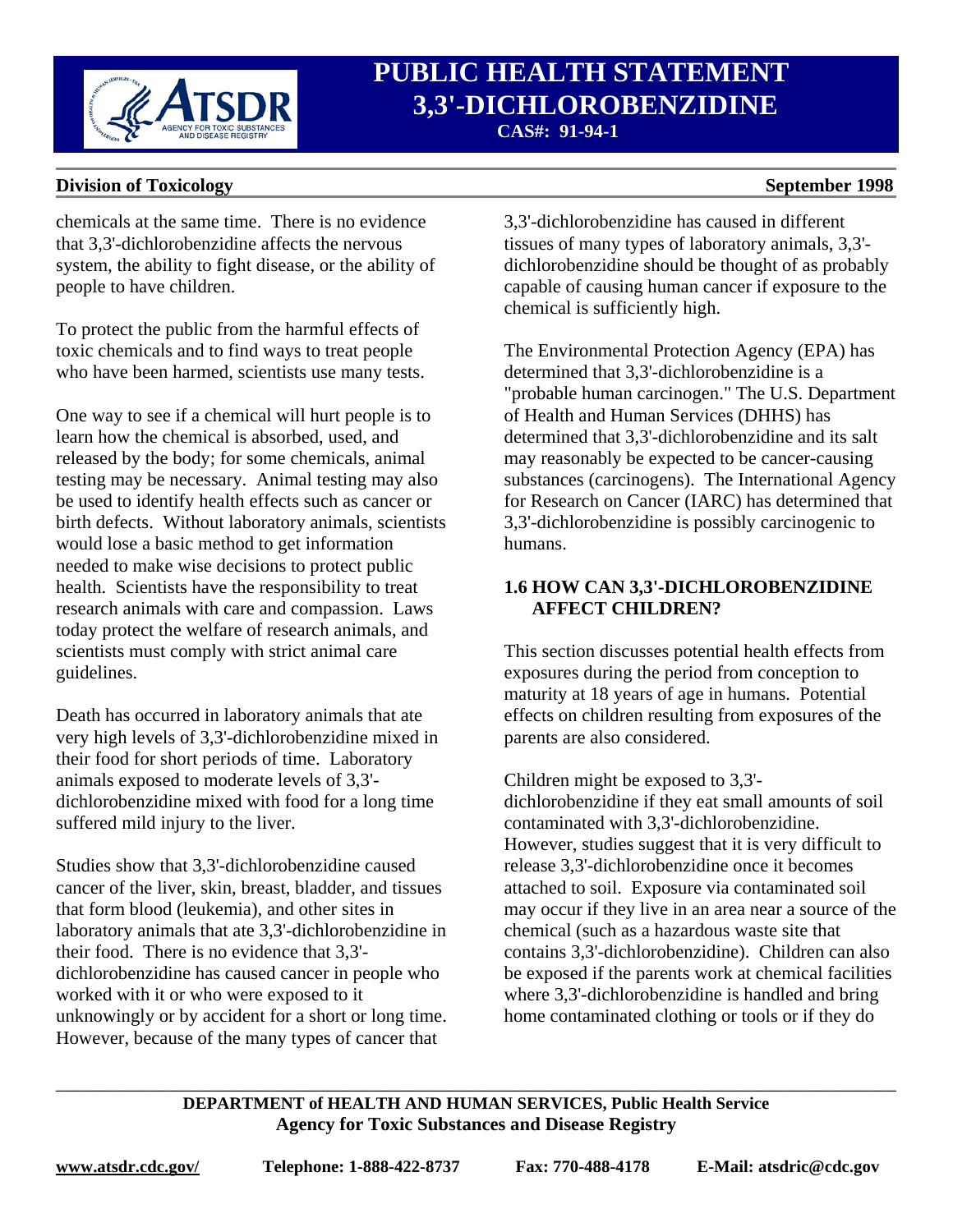

# **PUBLIC HEALTH STATEMENT**<br> *B.3'-DICHLOROBENZIDINE*  **3,3'-DICHLOROBENZIDINE CAS#: 91-94-1**

#### **Division of Toxicology** September 1998

### not shower before coming home. There are no known unique exposure pathways for children.

There have been no studies of health effects in children exposed to 3,3'-dichlorobenzidine. We have no information on whether 3,3' dichlorobenzidine causes birth defects in children. It is unknown whether birth defects would occur in the offspring of pregnant animals that breathed or eaten 3,3'-dichlorobenzidine, or had it on their skin. In studies in which pregnant mice were injected with high amounts of 3,3'-dichlorobenzidine under the skin, the kidneys of their babies did not develop properly and some babies developed renal tumors. However, it is highly unlikely that humans will encounter such exposure conditions.

There is no information to determine whether children are different in their sensitivity to the health effects of 3,3'-dichlorobenzidine from adults. There is indirect evidence that 3,3' dichlorobenzidine or its breakdown products can cross the placenta, but we do not know for certain whether it can be transferred to the young via the mother's breast milk. Sometimes when children have been exposed to chemicals before they are born, the chemical or its breakdown products can be found in amniotic fluid, meconium, cord blood, or neonatal blood; however, no information about such measurements was found for 3,3' dichlorobenzidine.

#### **1.7 HOW CAN FAMILIES REDUCE THE RISK OF EXPOSURE TO 3,3'- DICHLOROBENZIDINE?**

If your doctor finds that you have been exposed to significant amounts of 3,3'-dichlorobenzidine, ask your doctor if children may also be exposed. When necessary your doctor may need to ask your state Department of Public Health to investigate.

3,3'-Dichlorobenzidine has no agricultural or food chemical uses, so exposure to it by eating contaminated food is not likely. It is sometimes possible to carry 3,3'-dichlorobenzidine from work on your clothing, skin, hair, tools, or other objects removed from the workplace. This has happened in factories that produce 3,3'-dichlorobenzidine. In this way, you may contaminate your car, home, or other locations outside work where children might be exposed to 3,3'-dichlorobenzidine. You should know about this possibility if you work with 3,3' dichlorobenzidine.

Your occupational health and safety officer at work can and should tell you whether chemicals you work with are dangerous and likely to be carried home on your clothes, body, or tools. Ask if you should shower and change clothes before you leave work, store your street clothes in a separate area of the workplace, or launder your work clothes at home separately from other clothes. The Occupational Safety and Health Administration (OSHA) requires Material Safety Data Sheets (MSDSs) for many chemicals used at your place of work. MSDS information should include chemical names and hazardous ingredients, and important information such as fire and explosion data, potential health effects, how you get the chemical(s) in your body, how to properly handle the materials, and what to do in the case of emergencies. Your employer is legally responsible for providing a safe workplace and should freely answer your questions about hazardous chemicals. U.S. OSHA or your state OSHA-approved occupational safety and health program can answer any further questions and help your employer identify and correct

**DEPARTMENT of HEALTH AND HUMAN SERVICES, Public Health Service Agency for Toxic Substances and Disease Registry** 

\_\_\_\_\_\_\_\_\_\_\_\_\_\_\_\_\_\_\_\_\_\_\_\_\_\_\_\_\_\_\_\_\_\_\_\_\_\_\_\_\_\_\_\_\_\_\_\_\_\_\_\_\_\_\_\_\_\_\_\_\_\_\_\_\_\_\_\_\_\_\_\_\_\_\_\_\_\_\_\_\_\_\_\_\_\_\_\_\_\_

**www.atsdr.cdc.gov/ Telephone: 1-888-422-8737 Fax: 770-488-4178 E-Mail: atsdric@cdc.gov**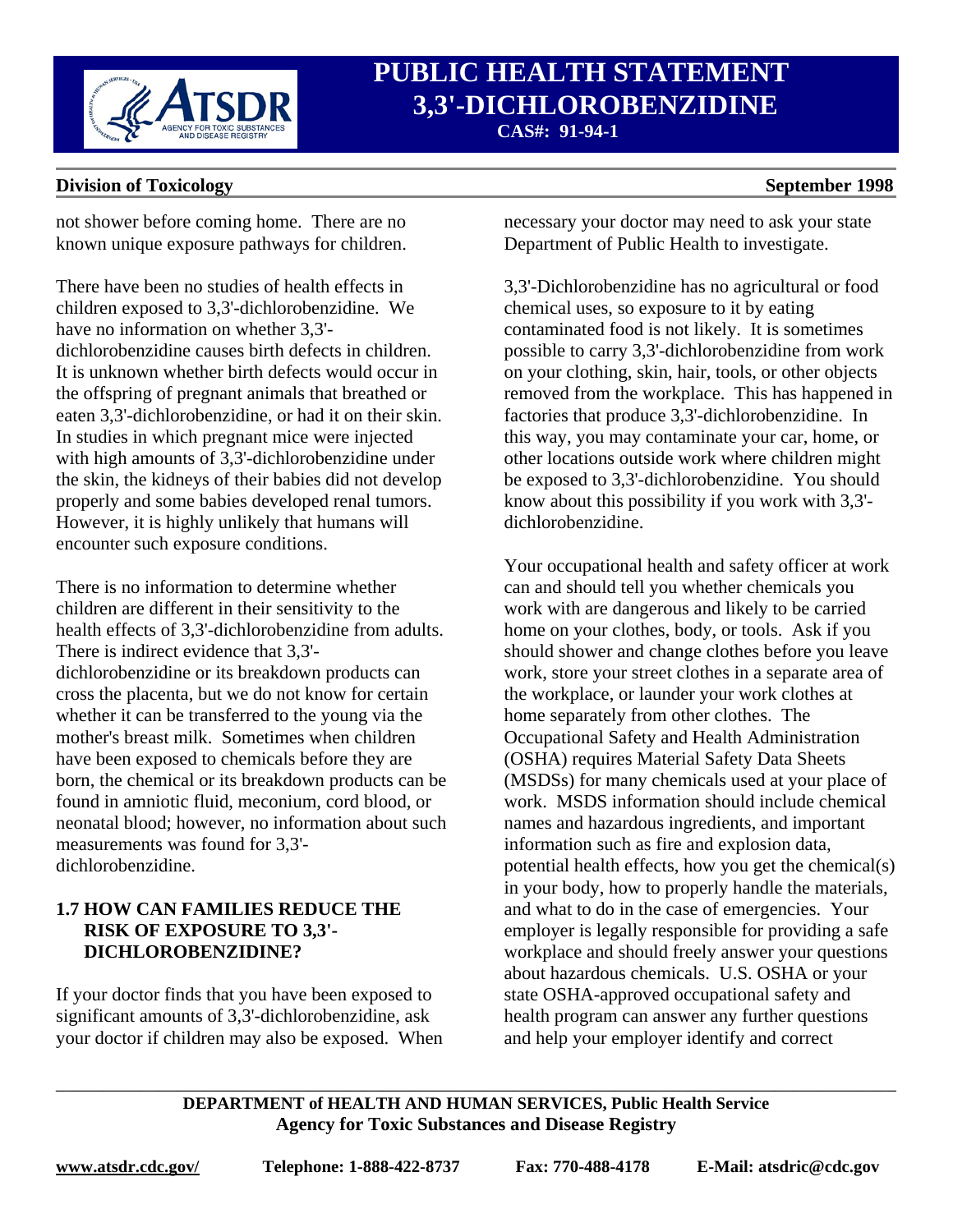

# **PUBLIC HEALTH STATEMENT**<br> *B.3'-DICHLOROBENZIDINE*  **3,3'-DICHLOROBENZIDINE CAS#: 91-94-1**

#### **Division of Toxicology** September 1998

problems with hazardous substances. OSHA or your state OSHA-approved occupational safety and health program will listen to your formal complaints about workplace health hazards and inspect your workplace when necessary. Employees have a right to seek safety and health on the job without fear of punishment.

### **1.8 IS THERE A MEDICAL TEST TO DETERMINE WHETHER I HAVE BEEN EXPOSED TO 3,3'- DICHLOROBENZIDINE?**

Exposure to 3,3'-dichlorobenzidine can be determined by finding the chemical or its metabolites in urine. The test is not commonly available to the general population, but it is available to workers who may be exposed to potentially hazardous levels of the chemical in the workplace (for example, by careless handling or accidental spills). The test is accurate and provides evidence that exposure has occurred. However, since 3,3'-dichlorobenzidine does not remain long in the body, the test must be performed very soon after the possible exposure. Also, measured urine levels of 3,3'-dichlorobenzidine or its metabolites do not tell you whether it will affect your health.

### **1.9 WHAT RECOMMENDATIONS HAS THE FEDERAL GOVERNMENT MADE TO PROTECT HUMAN HEALTH?**

Federal agencies that develop regulations for toxic substances include the Environmental Protection Agency (EPA), the Occupational Safety and Health Administration (OSHA), and the Food and Drug Administration (FDA). Recommendations provide valuable guidelines to protect public health but cannot be enforced by law. Federal organizations

that develop recommendations for toxic substances include the Agency for Toxic Substances and Disease Registry (ATSDR) and the National Institute for Occupational Safety and Health (NIOSH).

Regulations and recommendations can be expressed in not-to-exceed levels in air, water, soil, or food that are usually based on levels that affect animals; then they are adjusted to help protect people. Sometimes these not-to-exceed levels differ among federal organizations because of different exposure times (an 8-hour workday or a 24-hour day), the use of different animal studies, or other factors.

Recommendations and regulations are also periodically updated as more information becomes available. For the most current information, check with the federal agency or organization that provides it. Some regulations and recommendations for 3,3'-dichlorobenzidine include the following:

EPA has determined that 3,3'-dichlorobenzidine is a "probable human carcinogen" and has placed several limits on the chemical in the environment to protect human health. Under the Clean Water Act of 1977, EPA controls discharges of 3,3' dichlorobenzidine to industrial waste waters. The agency has listed 3,3'-dichlorobenzidine as a hazardous waste and requires that any spill of one pound or more be reported to the National Response Center.

Although the FDA has classified 3,3' dichlorobenzidine as a carcinogen, no regulatory guidelines have been enacted. The FDA has concluded that the food supply is not in danger from 3,3'-dichlorobenzidine.

**DEPARTMENT of HEALTH AND HUMAN SERVICES, Public Health Service Agency for Toxic Substances and Disease Registry** 

\_\_\_\_\_\_\_\_\_\_\_\_\_\_\_\_\_\_\_\_\_\_\_\_\_\_\_\_\_\_\_\_\_\_\_\_\_\_\_\_\_\_\_\_\_\_\_\_\_\_\_\_\_\_\_\_\_\_\_\_\_\_\_\_\_\_\_\_\_\_\_\_\_\_\_\_\_\_\_\_\_\_\_\_\_\_\_\_\_\_